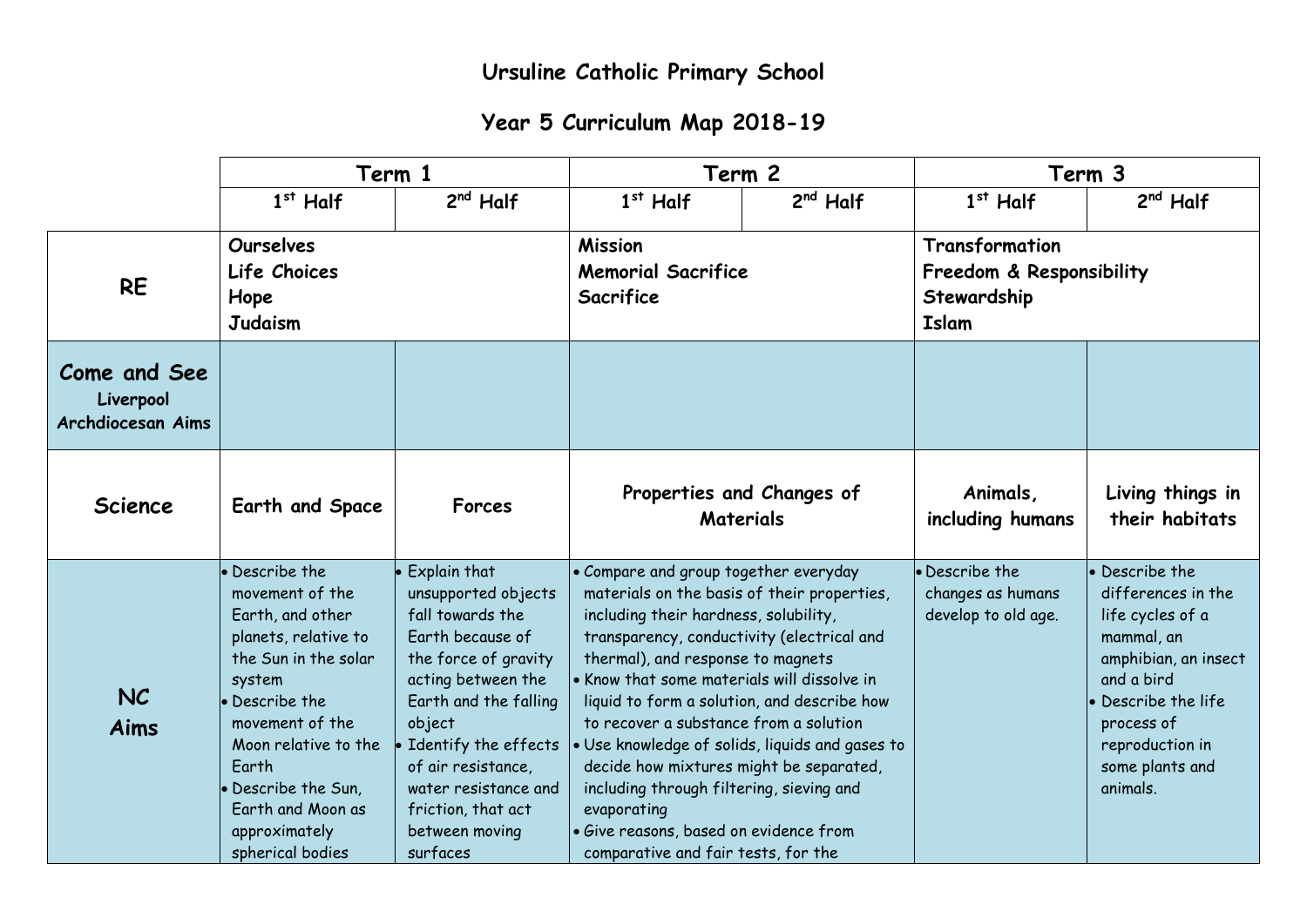|                   | · Use the idea of the<br>Earth's rotation to<br>explain day and night<br>and the apparent<br>movement of the sun<br>across the sky. | Recognise that some<br>mechanisms,<br>including levers,<br>pulleys and gears,<br>allow a smaller force<br>to have a greater<br>effect. | particular uses of everyday materials,<br>including metals, wood and plastic<br>· Demonstrate that dissolving, mixing and<br>changes of state are reversible changes<br>. Explain that some changes result in the<br>formation of new materials, and that this<br>kind of change is not usually reversible,<br>including changes associated with burning<br>and the action of acid on bicarbonate of<br>soda. |                                                                                                                                                                                                                                                                                                                                                                                                                                                          |                                                   |                                                                                                                    |
|-------------------|-------------------------------------------------------------------------------------------------------------------------------------|----------------------------------------------------------------------------------------------------------------------------------------|---------------------------------------------------------------------------------------------------------------------------------------------------------------------------------------------------------------------------------------------------------------------------------------------------------------------------------------------------------------------------------------------------------------|----------------------------------------------------------------------------------------------------------------------------------------------------------------------------------------------------------------------------------------------------------------------------------------------------------------------------------------------------------------------------------------------------------------------------------------------------------|---------------------------------------------------|--------------------------------------------------------------------------------------------------------------------|
| <b>History</b>    |                                                                                                                                     | <b>Britain's</b><br>settlement by<br>Anglo-Saxons<br>and Scots                                                                         | The Viking and<br>Anglo-Saxon<br>struggle for the<br>Kingdom of<br>England to the<br>time of Edward<br>the Confessor                                                                                                                                                                                                                                                                                          |                                                                                                                                                                                                                                                                                                                                                                                                                                                          |                                                   | Ancient Greece -<br>a study of Greek<br>life and<br>achievements<br>and their<br>influence on the<br>western world |
| <b>NC</b>         |                                                                                                                                     |                                                                                                                                        |                                                                                                                                                                                                                                                                                                                                                                                                               |                                                                                                                                                                                                                                                                                                                                                                                                                                                          |                                                   |                                                                                                                    |
| Aims              |                                                                                                                                     |                                                                                                                                        |                                                                                                                                                                                                                                                                                                                                                                                                               |                                                                                                                                                                                                                                                                                                                                                                                                                                                          |                                                   |                                                                                                                    |
| Geog              |                                                                                                                                     |                                                                                                                                        |                                                                                                                                                                                                                                                                                                                                                                                                               | Economic activity<br>including trade<br>links                                                                                                                                                                                                                                                                                                                                                                                                            | Regional Study:<br>a South<br>American<br>Country |                                                                                                                    |
| <b>NC</b><br>Aims |                                                                                                                                     |                                                                                                                                        |                                                                                                                                                                                                                                                                                                                                                                                                               | · Use maps, atlases, globes and<br>digital/computer mapping to locate<br>countries and describe features studied.<br>. Use the eight points of a compass, four-<br>figure grid references, symbols and key to<br>build their knowledge of the wider world.<br>Human geography: types of economic<br>activity including trade links.<br>Place and locational knowledge:<br>locate the countries of south America,<br>concentrating on their environmental |                                                   |                                                                                                                    |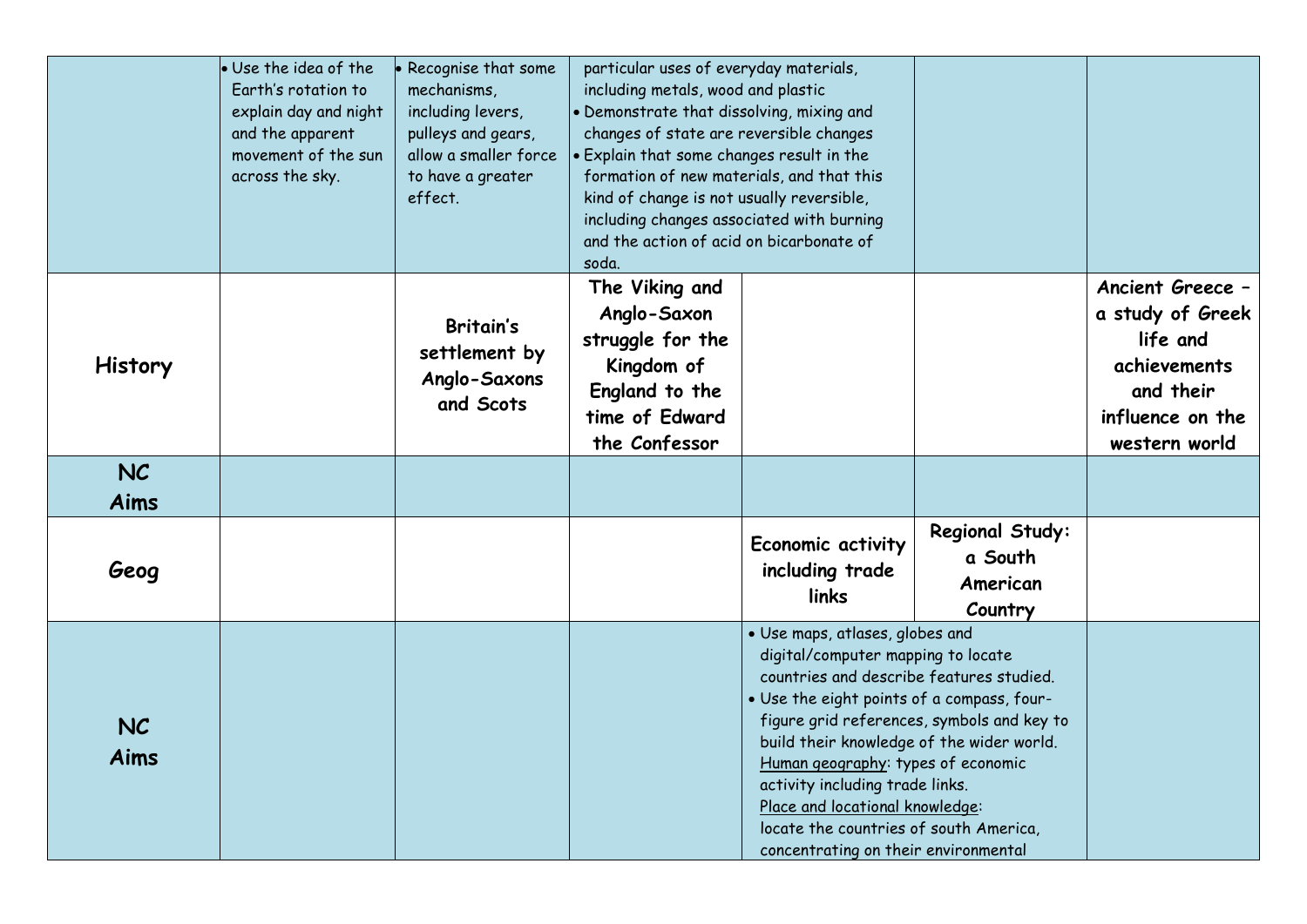|                                    |                                                                                                                                                                                                                                                                                                       |                                                                                                                                                                                                                                                         |                                                                                                                                                                                                                                                                                                          | regions, key physical and human<br>characteristics, and major cities;<br>understand geographical similarities and<br>differences through the study of human<br>and physical geography a region within<br>South America.                                                                                      |                                                                                                                                                                                                                                                                             |                                                                                                                                                                                                                                                                                              |
|------------------------------------|-------------------------------------------------------------------------------------------------------------------------------------------------------------------------------------------------------------------------------------------------------------------------------------------------------|---------------------------------------------------------------------------------------------------------------------------------------------------------------------------------------------------------------------------------------------------------|----------------------------------------------------------------------------------------------------------------------------------------------------------------------------------------------------------------------------------------------------------------------------------------------------------|--------------------------------------------------------------------------------------------------------------------------------------------------------------------------------------------------------------------------------------------------------------------------------------------------------------|-----------------------------------------------------------------------------------------------------------------------------------------------------------------------------------------------------------------------------------------------------------------------------|----------------------------------------------------------------------------------------------------------------------------------------------------------------------------------------------------------------------------------------------------------------------------------------------|
| Relationship<br>Education<br>& Sex |                                                                                                                                                                                                                                                                                                       |                                                                                                                                                                                                                                                         |                                                                                                                                                                                                                                                                                                          |                                                                                                                                                                                                                                                                                                              |                                                                                                                                                                                                                                                                             |                                                                                                                                                                                                                                                                                              |
| Aims                               |                                                                                                                                                                                                                                                                                                       |                                                                                                                                                                                                                                                         |                                                                                                                                                                                                                                                                                                          |                                                                                                                                                                                                                                                                                                              |                                                                                                                                                                                                                                                                             |                                                                                                                                                                                                                                                                                              |
|                                    | Swimming                                                                                                                                                                                                                                                                                              | <b>Gymnastics</b>                                                                                                                                                                                                                                       | Swimming                                                                                                                                                                                                                                                                                                 | Dance                                                                                                                                                                                                                                                                                                        | <b>Gymnastics</b>                                                                                                                                                                                                                                                           | Dance                                                                                                                                                                                                                                                                                        |
| <b>PE</b>                          | <b>Netball</b>                                                                                                                                                                                                                                                                                        |                                                                                                                                                                                                                                                         | Tag Rugby                                                                                                                                                                                                                                                                                                | Cricket<br>Adventurous Activity (Residential)                                                                                                                                                                                                                                                                |                                                                                                                                                                                                                                                                             | <b>Athletics</b>                                                                                                                                                                                                                                                                             |
| <b>NC</b><br><b>Aims</b>           | . To play competitive<br>games, modified<br>where appropriate<br>and apply basic<br>principles suitable<br>for attacking and<br>defending.<br>• To swim<br>competently,<br>confidently and<br>proficiently over a<br>distance of at least<br>25 metres.<br>. To use a range of<br>strokes effectively | • To develop<br>flexibility, strength,<br>technique, control<br>and balance (for<br>example through<br>gymnastics).<br>• To compare their<br>performances with<br>previous ones and<br>demonstrate<br>improvement to<br>achieve their<br>personal best. | • To swim<br>competently,<br>confidently and<br>proficiently over a<br>distance of at least<br>25 metres.<br>• To use a range of<br>strokes effectively<br>(for example, front<br>crawl, backstroke<br>and breaststroke)<br>· To perform safe<br>self-rescue in<br>different water-<br>based situations. | • To perform dances<br>using a range of<br>movement patterns<br>• To play competitive<br>games, modified<br>where appropriate,<br>and apply basic<br>principles suitable<br>for attacking and<br>defending.<br>• To compare their<br>performances with<br>previous ones and<br>demonstrate<br>improvement to | To play competitive<br>games, modified<br>where appropriate,<br>and apply basic<br>principles suitable<br>for attacking and<br>defending.<br>To compare their<br>performances with<br>previous ones and<br>demonstrate<br>improvement to<br>achieve their<br>personal best. | · To perform dances<br>using a range of<br>movement patterns.<br>. To use running,<br>jumping, throwing,<br>catching in isolation<br>and in combination.<br>• To compare their<br>performances with<br>previous ones and<br>demonstrate<br>improvement to<br>achieve their<br>personal best. |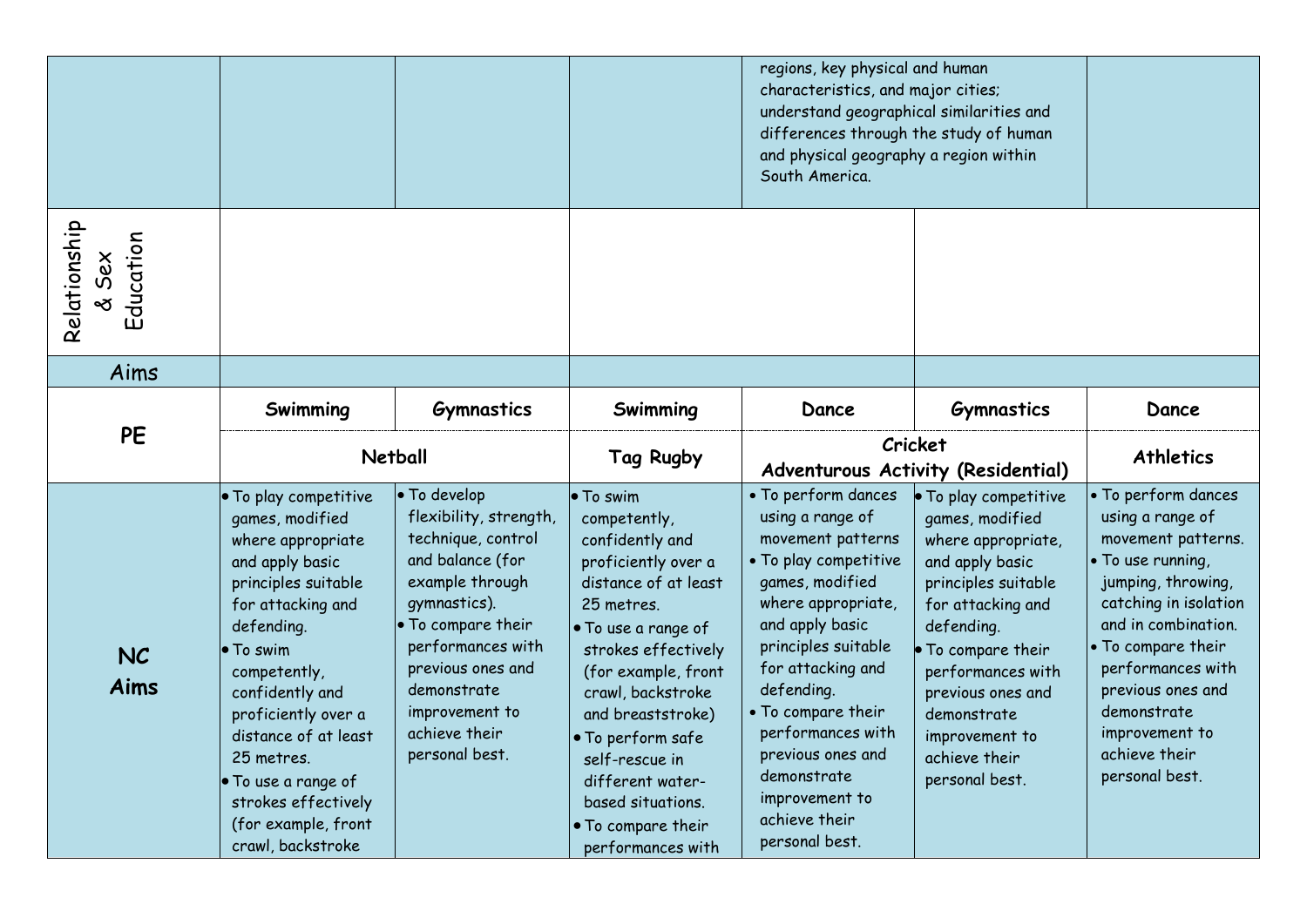|                   | and breaststroke)<br>• To compare their<br>performances with<br>previous ones and<br>demonstrate<br>improvement to<br>achieve their<br>personal best.                                                                                                      |                                                                       | previous ones and<br>demonstrate<br>improvement to<br>achieve their<br>personal best.<br>. To play competitive<br>games, modified<br>where appropriate<br>and apply basic<br>principles suitable<br>for attacking and<br>defending. |                               |                                 |        |
|-------------------|------------------------------------------------------------------------------------------------------------------------------------------------------------------------------------------------------------------------------------------------------------|-----------------------------------------------------------------------|-------------------------------------------------------------------------------------------------------------------------------------------------------------------------------------------------------------------------------------|-------------------------------|---------------------------------|--------|
| Art               | <b>British Art</b>                                                                                                                                                                                                                                         |                                                                       |                                                                                                                                                                                                                                     |                               | Central & South<br>American Art | Plants |
| NC<br><b>Aims</b> | . To improve their<br>mastery of art and<br>design techniques,<br>including drawing and<br>painting with a range<br>of materials (for<br>example, pencil,<br>paint).<br>• About great artists<br>in history (Paula<br>Rego, Gainsborough,<br>Sonia Boyce). |                                                                       |                                                                                                                                                                                                                                     |                               |                                 |        |
| <b>DT</b>         |                                                                                                                                                                                                                                                            | Freestanding<br>Structures -<br><b>Marbulous</b><br><b>Structures</b> | Mechanical<br><b>Systems</b>                                                                                                                                                                                                        | Healthy Diet -<br>Global Food |                                 |        |
| NC<br>Aims        |                                                                                                                                                                                                                                                            |                                                                       |                                                                                                                                                                                                                                     |                               |                                 |        |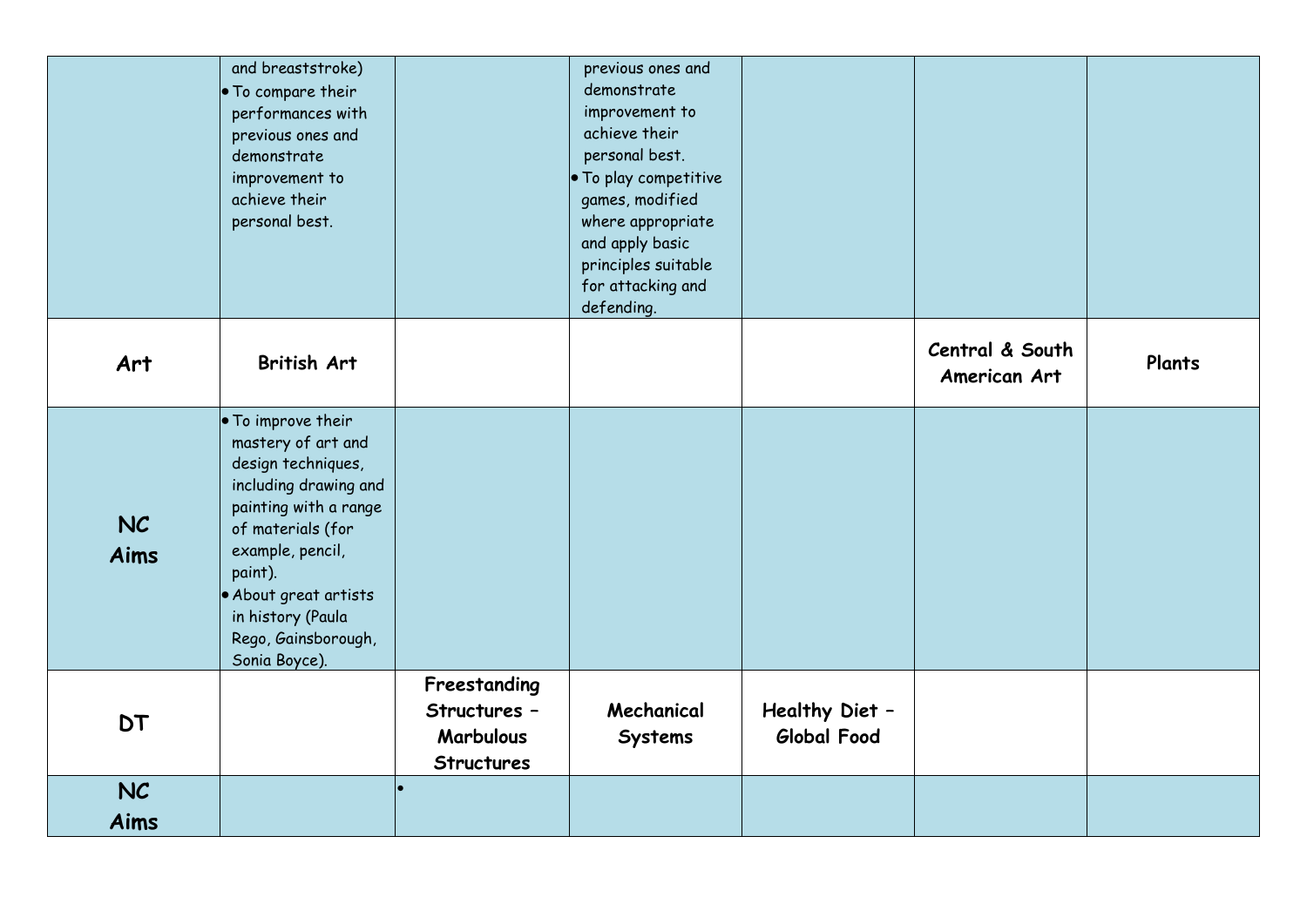| <b>Music</b>      | Clarinet                                                                                                                                                                                                                                                                                                                                                                                                                                                                                                                                                                                                                                  |                                                                                                                                                                                                                                                                                                                                                                                                                   |                     | Planets - Holst                                                                                                                                                                                                                                                                                                                                                                                                 | Charanga - Make<br>you feel my love | Charanga -<br>Reflect, Rewind<br>and Replay                                                                                                                                                                                                                                                                                                                                                                   |  |  |
|-------------------|-------------------------------------------------------------------------------------------------------------------------------------------------------------------------------------------------------------------------------------------------------------------------------------------------------------------------------------------------------------------------------------------------------------------------------------------------------------------------------------------------------------------------------------------------------------------------------------------------------------------------------------------|-------------------------------------------------------------------------------------------------------------------------------------------------------------------------------------------------------------------------------------------------------------------------------------------------------------------------------------------------------------------------------------------------------------------|---------------------|-----------------------------------------------------------------------------------------------------------------------------------------------------------------------------------------------------------------------------------------------------------------------------------------------------------------------------------------------------------------------------------------------------------------|-------------------------------------|---------------------------------------------------------------------------------------------------------------------------------------------------------------------------------------------------------------------------------------------------------------------------------------------------------------------------------------------------------------------------------------------------------------|--|--|
| <b>NC</b><br>Aims | . Play and perform in solo and ensemble contexts, using their voices and playing musical instruments with increasing accuracy, fluency,<br>control and expression<br>• Improvise and compose music for a range of purposes using the inter-related dimensions of music<br>• Listen with attention to detail and recall sounds with increasing aural memory<br>• Use and understand staff and other musical notations<br>. Appreciate and understand a wide range of high-quality live and recorded music drawn from different traditions and from great<br>composers and musicians<br>. Develop an understanding of the history of music. |                                                                                                                                                                                                                                                                                                                                                                                                                   |                     |                                                                                                                                                                                                                                                                                                                                                                                                                 |                                     |                                                                                                                                                                                                                                                                                                                                                                                                               |  |  |
| Computing         | E-Safety                                                                                                                                                                                                                                                                                                                                                                                                                                                                                                                                                                                                                                  | Coding                                                                                                                                                                                                                                                                                                                                                                                                            | <b>3D Modelling</b> | Coding                                                                                                                                                                                                                                                                                                                                                                                                          | Designing a<br>website              | Coding                                                                                                                                                                                                                                                                                                                                                                                                        |  |  |
| <b>NC</b><br>Aims | · Use technology<br>safely, respectfully<br>and responsibly;<br>recognise<br>acceptable/<br>unacceptable<br>behaviour; identify a<br>range of ways to<br>report concerns<br>about content and<br>contact.                                                                                                                                                                                                                                                                                                                                                                                                                                 | · Design, write and<br>debug programs that<br>accomplish specific<br>goals, including<br>controlling or<br>simulating physical<br>systems; solve<br>problems by<br>decomposing them<br>into smaller parts.<br>· Use sequence,<br>selection and<br>repetition programs;<br>work with variables<br>and various forms of<br>input and output.<br>· Use logical reasoning<br>to explain how some<br>simple algorithms |                     | · Design, write and<br>debug programs that<br>accomplish specific<br>goals, including<br>controlling or<br>simulating physical<br>systems; solve<br>problems by<br>decomposing them<br>into smaller parts.<br>· Use sequence,<br>selection and<br>repetition programs;<br>work with variables<br>and various forms of<br>input and output.<br>Use logical reasoning<br>to explain how some<br>simple algorithms |                                     | · Design, write and<br>debug programs that<br>accomplish specific<br>goals, including<br>controlling or<br>simulating physical<br>systems; solve<br>problems by<br>decomposing them<br>into smaller parts.<br>Use sequence,<br>selection and<br>repetition programs;<br>work with variables<br>and various forms of<br>input and output.<br>Use logical reasoning<br>to explain how some<br>simple algorithms |  |  |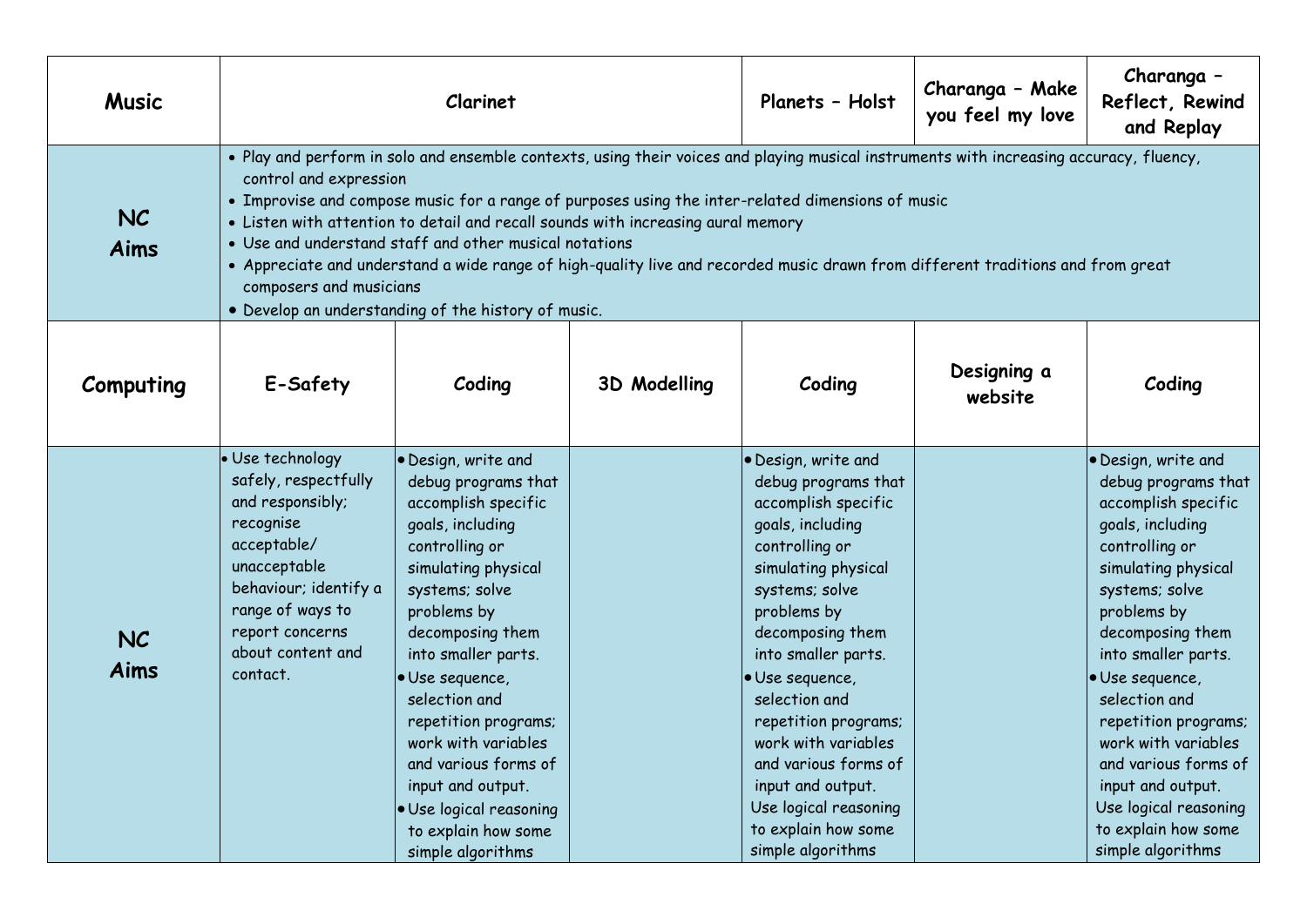|            |                                              | work and to detect                                                   |                  | work and to detect                      |            | work and to detect                      |  |  |
|------------|----------------------------------------------|----------------------------------------------------------------------|------------------|-----------------------------------------|------------|-----------------------------------------|--|--|
|            |                                              | and correct errors in<br>algorithms and                              |                  | and correct errors in<br>algorithms and |            | and correct errors in<br>algorithms and |  |  |
|            |                                              | programs.                                                            |                  | programs.                               |            | programs.                               |  |  |
| <b>MFL</b> | School subjects,                             | Telling the time                                                     | Clothes          | Sports                                  | Food       | Reading a menu                          |  |  |
|            | likes and dislikes                           | Quelle heure est-                                                    | Qu'est-ce que tu | Les sports                              | Dans le    | and ordering a                          |  |  |
|            | Les matières                                 | i/2                                                                  | portes?          |                                         | restaurant | snack                                   |  |  |
| NC         | Listening and responding                     |                                                                      |                  |                                         |            |                                         |  |  |
| Aims       |                                              | • Identify main points and respond to a short passage                |                  |                                         |            |                                         |  |  |
|            | Speaking                                     |                                                                      |                  |                                         |            |                                         |  |  |
|            | • Be able to take part in short discussions  |                                                                      |                  |                                         |            |                                         |  |  |
|            | • Demonstrate a growing vocabulary           | • Be able to make sure 3-4 points in a short conversation            |                  |                                         |            |                                         |  |  |
|            |                                              |                                                                      |                  |                                         |            |                                         |  |  |
|            | Reading                                      |                                                                      |                  |                                         |            |                                         |  |  |
|            | • Read and understand short texts            |                                                                      |                  |                                         |            |                                         |  |  |
|            | • Read short texts independently             |                                                                      |                  |                                         |            |                                         |  |  |
|            | Writing                                      |                                                                      |                  |                                         |            |                                         |  |  |
|            |                                              | • Be able to explain personal experiences and responses              |                  |                                         |            |                                         |  |  |
|            | . Be able to write short phrases from memory |                                                                      |                  |                                         |            |                                         |  |  |
|            | • Use a dictionary/ glossary to check words  |                                                                      |                  |                                         |            |                                         |  |  |
|            | Cultural                                     |                                                                      |                  |                                         |            |                                         |  |  |
|            |                                              | • Make a comparison with life here and life in country being studied |                  |                                         |            |                                         |  |  |